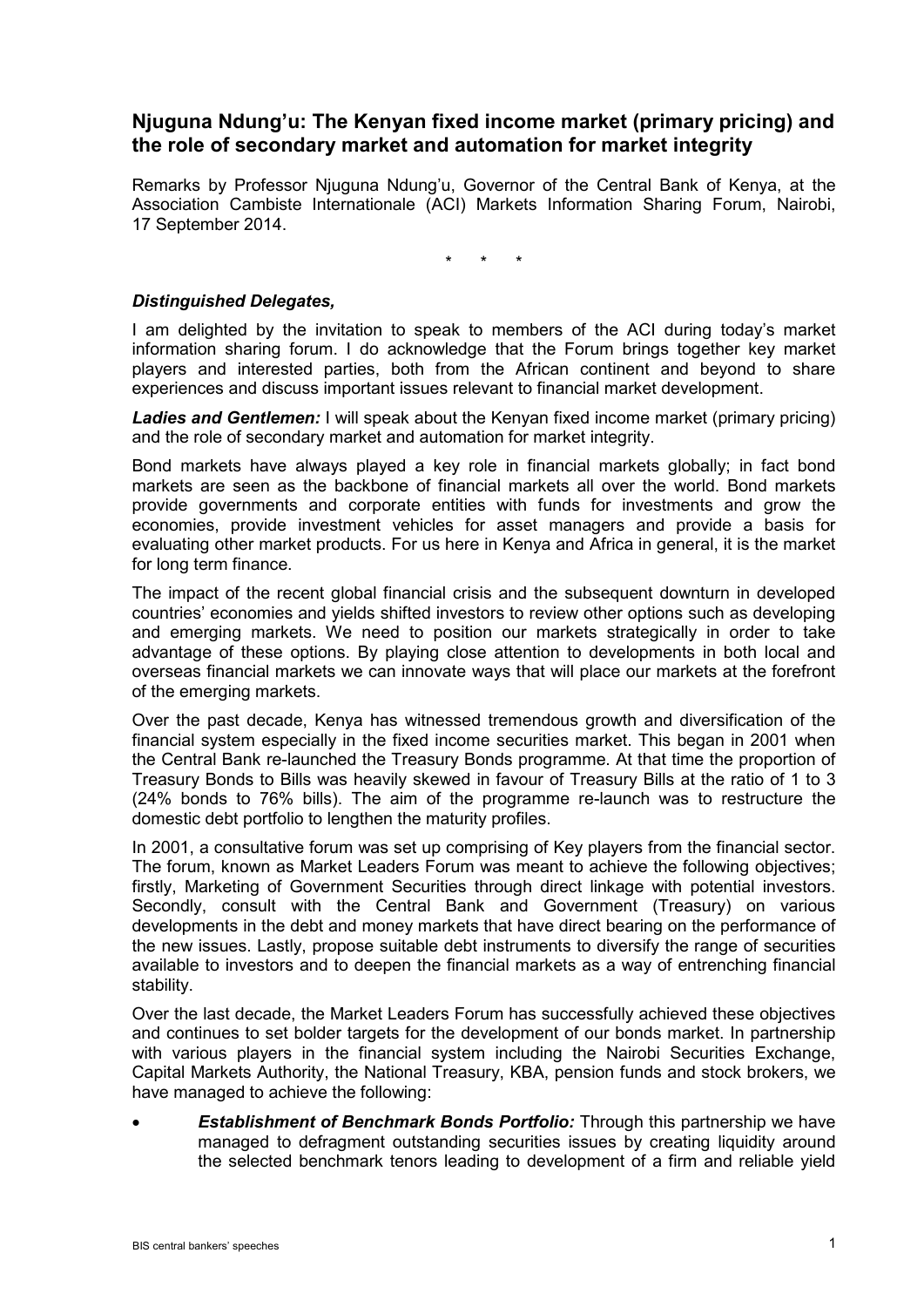curve. Benchmark bonds are currently available in maturities of 2, 5, 10, 15, 20, 25 and 30 years.

- The Pension sector reforms implemented over the last 10 years have supported the absorption of these bonds.
- The Kenyan capital market has gained from the benchmark bonds program in the following ways:
	- Promoted price discovery for issuers of government securities as well as corporate instruments and investors.
	- Reduced bond market fragmentation problem (in terms of bond types, tenors, small volumes)
	- Stimulated robust secondary trading of bonds through increased liquidity around benchmark tenors.
	- Provided reliable investment choices to investors.
	- Lengthened the yield curve as benchmark for pricing other financial products.
	- Facilitated development of other financial market facilities including infrastructure bonds which have been tapped to finance mortgage facilities and long term development projects.

b. **Refinancing Risk in Domestic Debt Managed** – the average maturity profile of government domestic debt rose from 8 months in 2001 to 7 years in August 2014. The ratio of T-bills to T-bonds evolved from a ratio of 4:1 in 2001 to 1:3 in August 2014. With a functioning secondary bond market in place, the Government doesn't face any significant rollover risks in its domestic debt.

c. *Financing Kenya's Development Budget;* Building on the success of the debut Infrastructure Bond issued in February 2009, the Bank raised Ksh.32.9bn in the FY 2009/10 and Ksh.30.6bn in the FY 2010/11 through sale of Infrastructure Bonds to fund key infrastructure projects in the Roads, Energy and Water Sectors.

d. *Market Diversification:* As a result of the success of the IFB programme of the central government, big corporate issuers such as KenGen, Safaricom, some commercial banks and mortgage firms have taken advantage of the growing bond market to raise longterm resources to finance their capital projects. In FY 2011/12, the infrastructure bonds programme constituted 30% of total annual funding from domestic borrowing.

e. *Horizontal Repurchase Transactions (Horizontal Repos)* – In September 2008, the interbank repo backed by government securities as collateral was rolled out to facilitate liquidity re-distribution among commercial banks. However, uptake has not been vibrant, but the CBK is working on modalities that will resolve market constraints so far raised by participants.

f. *Revamping of Bonds Trading in the Secondary Market:* Secondary trading is a key channel for re-pricing of securities to provide updated or current benchmarking prices for use in valuation of other securities. This is where the market yield curve is refined. It also provides securities access to many investors who do not make purchases at the primary market.

g. *Lengthening the Yield Curve:* To minimize rollover risks and at the same time provide a benchmark for pricing long term capital, the CBK issued a 30-year bond, the longest security tenor in the region. The bond issued in February 2011 has actively been at the Nairobi Securities Exchange. We called it "Savings and Development bond" to encourage small savers to invest in it and use it as collateral. The Bond was re-opened in August to boost its size, encourage secondary trading and refine the yield curve.